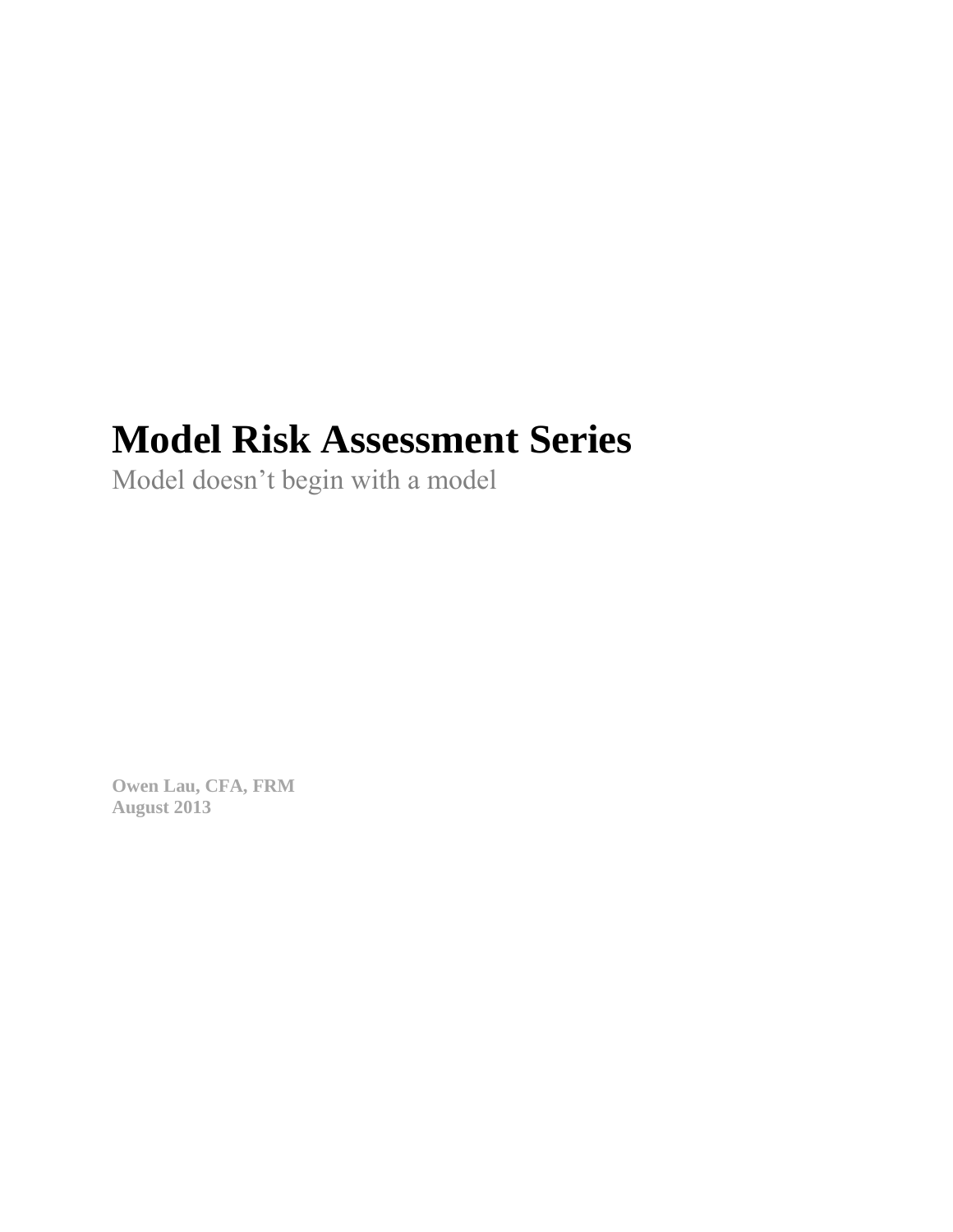# **1. Executive Summary**

The recent expansion of model development from origination to exposure valuation benefits the decision making process of the management in financial institutions, however, models also come with costs, as well as risk. During 2008, many models returned incorrect prediction or valuation because of the wrong assumption of correlation during financial distress. Afterwards, model risk came to attention to the industry. The industry then shifted the focus from model implementation to model risk assessment. The understanding of the model risk assessment starts with the understanding of model development. Each step of the model development process has potential risks. This article focuses on the first two steps of the model development process: data collection and data cleansing. During the data collection and data cleansing process, the key risks include:

- **► Initial variable selection risk**
- **► Data availability risk**
- **► Data extraction risk**
- **► Data integrity risk**
- **► Data transformation risk**

# **2. Getting Start**

Model development doesn't begin with the model, it begins with a problem. The purpose of a model is to provide one, but not unique, solution to solve a business problem. An effective model commences with a clear statement of purpose to ensure that the model built will align with the intended use. For example, probability of default (PD) model is to quantify how likely the counterparty will be unable to pay back, stress testing model is to give management and regulators the sense of loss and capital level under different economic stress scenarios so that they can formulate the action plan accordingly. Once the problem is clearly defined, the project team and each person's role and responsibility have to be determined. The project team usually comprises of model owner, project manager, project sponsor, model developer, model auditor and IT expert. The project manager should compile a project timeline which is reasonable to the development of the model and get the signoff from the project sponsor. The key risk at this stage is the choice of people and technology because they are very sticky to the project, organization should consider the complexity of the model, the knowledge level of the developer, the vulnerability of the technology and the regulatory impact of the model. Typically the organizational or project structure is outside the scope of model risk assessment, but the importance of the project structure can't be under-estimated.

# **3. Effective Model Risk Assessment**

In order to assess the model risk appropriately, we need to understand the steps of the modeling process. **Exhibit 1** shows the model risk assessment framework.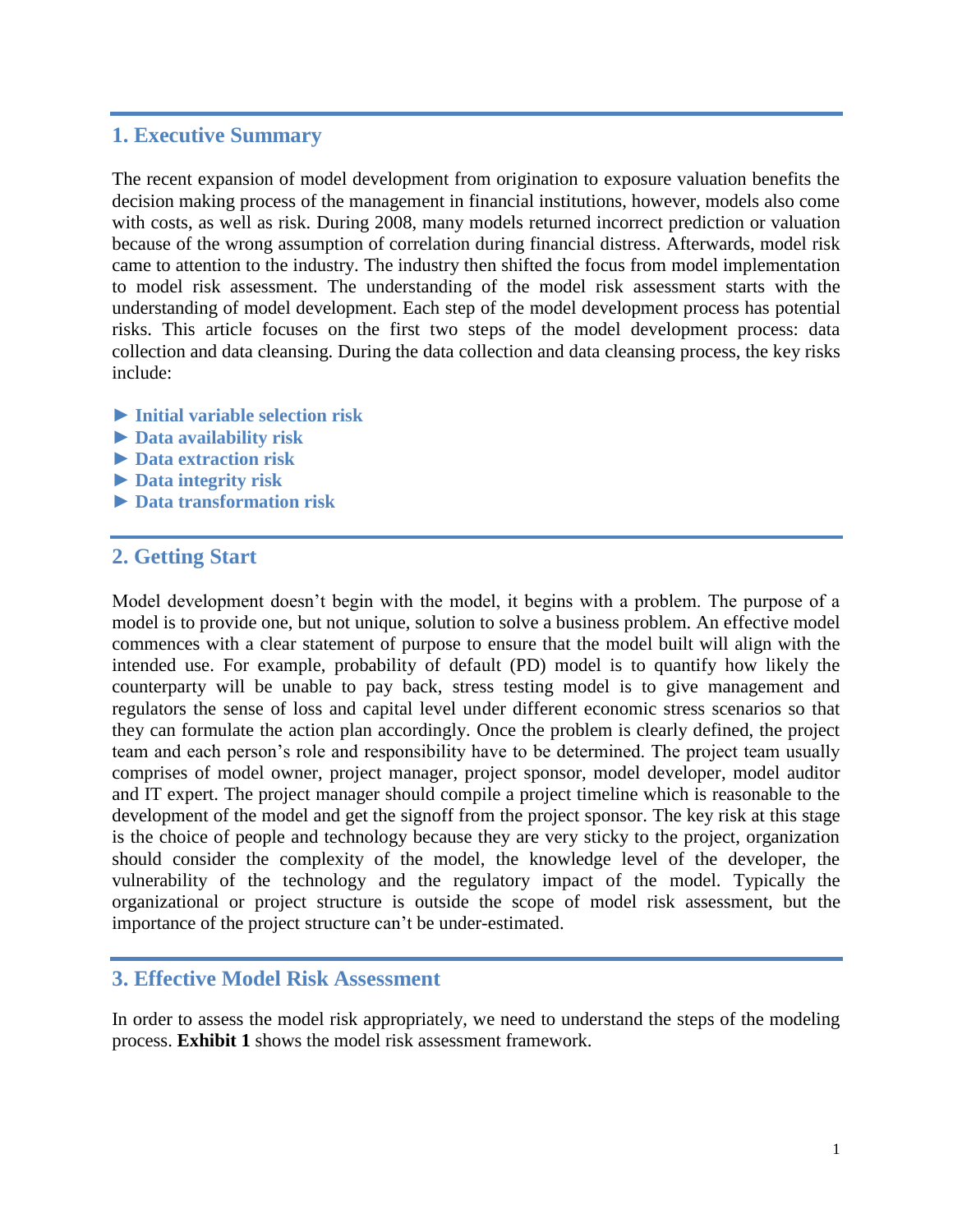#### Exhibit 1 **Model Risk Assessment Framework**



**Seven Steps of Model Development**

- *1 Data Collection*
- *2 Data Cleansing*
- *3 Model Design*
- *4 Management Overlay*
- *5 Implementation*
- *6 Model Aggregation*
- *7 Model Outputs and Reports*

Throughout the process, control and governance should be applied to make sure the model development is in compliance with regulatory requirement and within the project timeline. There should be policies in place so that the project team acts within the boundary of the organization. Documentation is important but is often ignored. Appropriate documentation engages the senior management to get the sign-off, it also helps knowledge transfer because the model developer is usually not the model user. In addition, the model validation team relies heavily on the documentation to undertake the qualitative and quantitative analysis to assess the risks of the model. Another area that cuts across the process is change management. Model, database and process are changed and upgraded continuously, effective monitoring and management of the version is critical for the process continuity. Internal and external validation provides assurance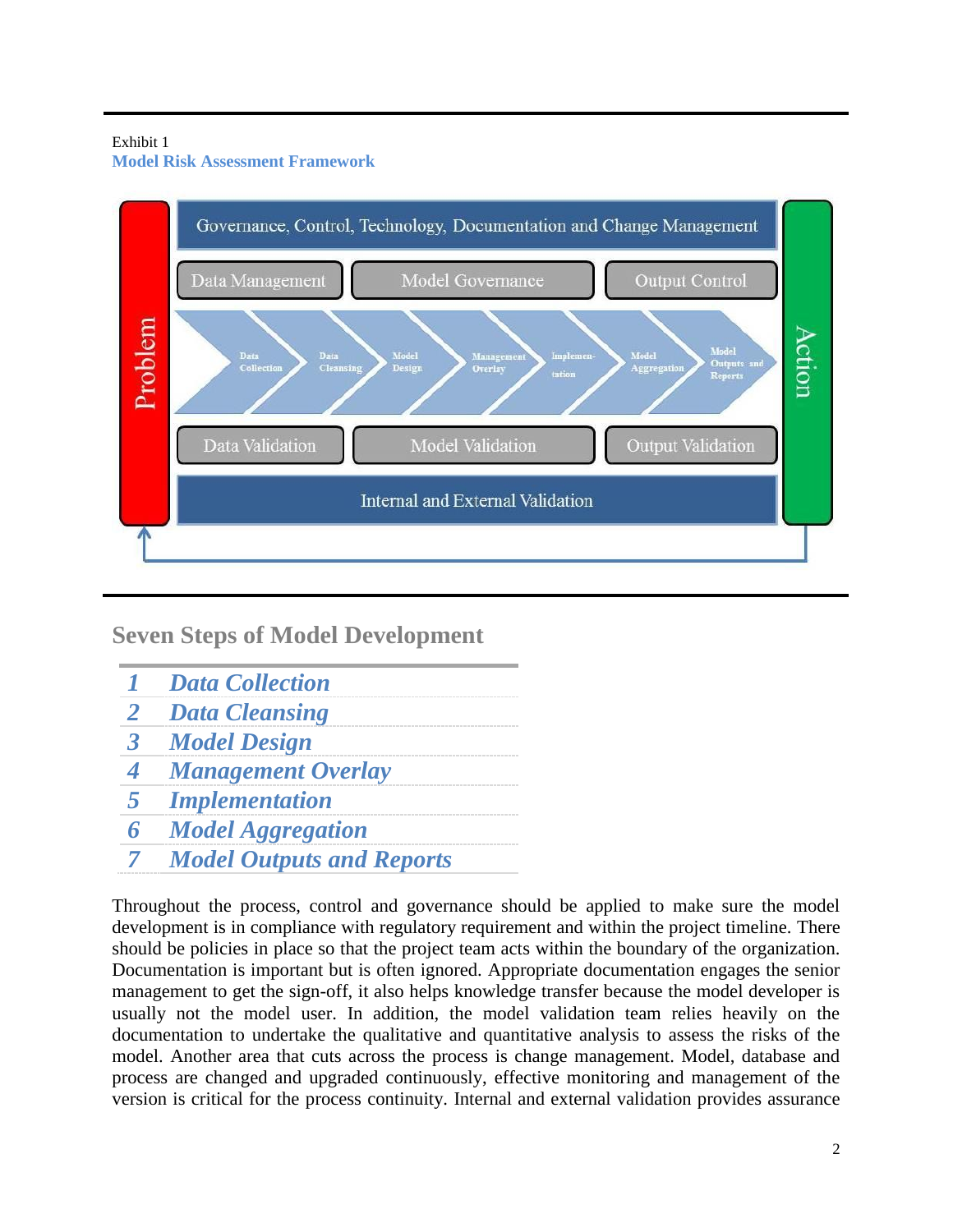to the model. In many U.S. financial institutions, the emphasis of validation is on model validation, as illustrated in the guideline from Federal Reserve Board SR11-7 and OCC 2011-12 "Supervisory Guidance on Model Risk Management". Model validation is the set of processes and activities intended to verify that models are performing as expected, in line with their design objectives and business uses. Model validation team should be independent from the model development team in order to provide an objective assessment of the model and identify the potential limitations and assumptions. Ultimately the outputs of the model will provide the model user an idea – typically not a direct outcome – to formulate an actionable plan to answer the business problem.

Each step of the process represents a major milestone of the project. The project team takes a significant effort in each of the above steps for the model development, because of the amount of resources put in each step, it adds a certain level of risk to the process. Below will illustrate more on the risks of the data collection and data cleansing process, as shown in **Exhibit 2**.



#### Exhibit 2

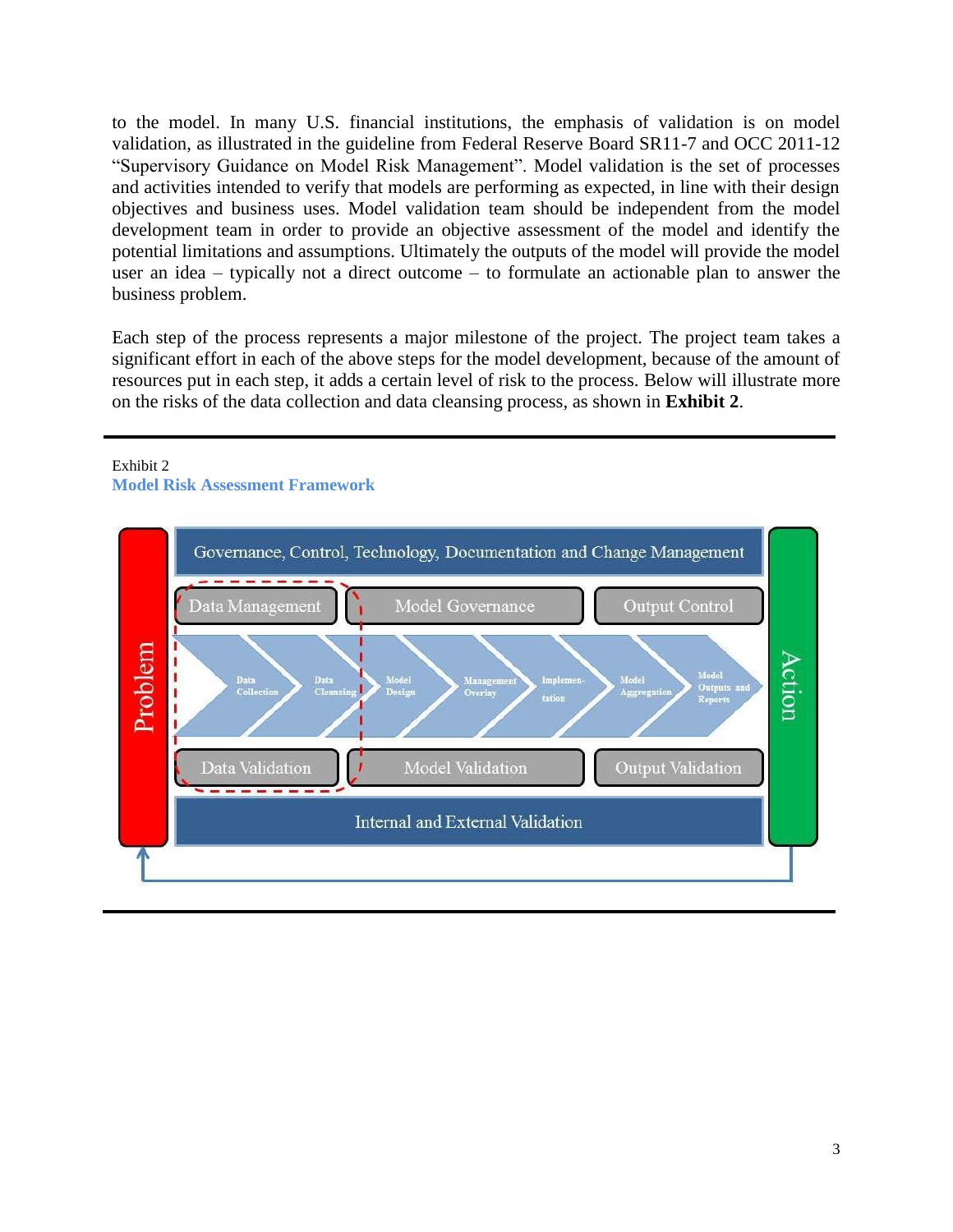# **4. Data Collection**

It is the process to identify the initial set of financial and macro-economic variables. The experience and judgment of the project team including model owner, developers and other experts will greatly influence the appropriate selection of this initial set. They apply their day-today experience to make intuitive inference between the predictors and the outcome. For example, unemployment rate is commonly used in predicting the probability of default (PD) of a credit card portfolio because a job reflects the repaying ability of a consumer. House price index (HPI) is another commonly used indicator to predict the loss given default (LGD) of a residential real estate portfolio. Financial variables vary differently for different models (e.g. PD vs LGD) and line of business (e.g. credit card vs commercial mortgage). For example, financial variables of commercial portfolio include total revenue, earnings before interest and tax, interest expense, total asset, total interest-bearing debt, total liability, capital expenditure and etc. Macro-economic variables include unemployment rate, house price index, consumer price index, real GDP growth, 10-year treasury yield and etc.

Once the initial set of variables is defined, the project team has to compile the data dictionary which lists out the field name, data type, field definition and data source of each variable. Sometimes there are multiple databases storing the same financial variables, so the project team has to assess which location is the right place to extract the data point. Another consideration is the length of year of the data extraction. BASEL requires that the minimum data observation period for PD and EAD should be at least five years while the minimum data observation period for LGD should ideally cover at least one complete economic cycle but must in any case be no shorter than a period of seven years for at least one source. If the available observation period spans a longer period for any source, and the data are relevant, this longer period must be used<sup>1</sup>. The last step of the data collection process is to extract the data from the original source to the database for data cleansing.

# *What are the risks?*

#### **► Initial Variable Selection Risk**

The initial variable selection is a multidisciplinary activity drawing on economics, finances, statistics, mathematics and other fields. It is critical to select the right set of financial and macro-economic variables as the predictors, the experience and judgment of the project team will determine the predicting power of the model, so there is a risk of not selecting the right set of initial variables for modeling. To minimize this risk, the composition of the group to select the variables has to be examined and the initial set of variables has to be reviewed to make sure that it makes intuitive business sense for those variables to align the intended use.

#### **► Data Availability Risk**

When the group of developers selects the initial set of variables, not all variables are always available, it draws on the risk of data availability. For the probability of default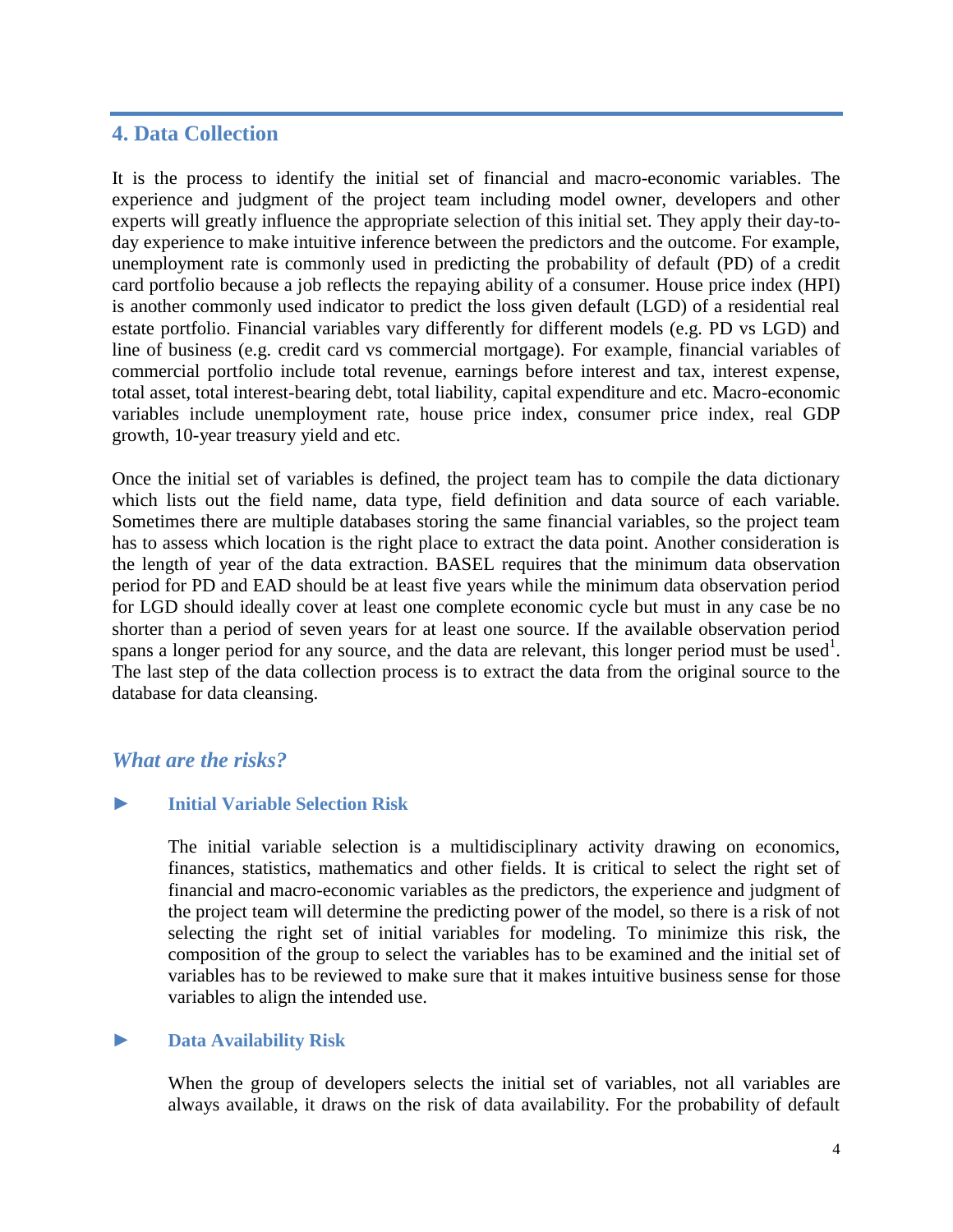(PD) model for credit card portfolio, it is desirable to get the personal income level of the credit card holder as the predictor, however, usually it is not easy to capture the personal income from the credit card holder even though personal income could have been a strong predictor for probability of default. Sometimes data proxies are used in replacement of the unavailable data, however, they should be carefully identified, justified and documented.

## **► Data Extraction Risk**

It is a highly omitted area. Data extraction sounds like a routine, straightforward process but it actually posts a key risk which is not easily identified. Typically, financial variables are stored in an original database, they are extracted, converted and aggregated to a certain file format and are sent to another database for further processing (e.g. data validation). In one of my client engagements, I saw an error occurred during the data extraction process. It was due to the fact that the original database allowed an input of full stop (.) to indicate a missing value of the long term debt in the financial statement. During the extraction and aggregation process, all the data had to be converted to comma-separated values (CSV) for data aggregation and transmission. When the file was transferred and uploaded to the database for data cleansing, the full stop (.) disappeared, no value was entered into that field. It was important to differentiate between full stop (.) and no value. Full stop (.) told the project team to follow up with the missing value, getting down into the source and filling it back, or deriving it from other fields. While no value indicated a zero (0) value which was consistent with those companies with zero long term debt. So comparing the "new" data with the "old" data before extraction to minimize the conversion error is critical.

# **5. Data Cleansing**

It is the process to clean up the data. Usually the data in the original source is incomplete and contains many irregularities. Missing values make it hard to run the basic statistical analysis like correlation and outliner will skew the result under normal condition, so a thorough data cleansing process is crucial to remove the sand and stone before cooking. There are many ways to handle the missing values, common approaches are using the mean, median or a certain percentile of the data field to backfill the missing value. Outliners can be defined by plus or minus three standard deviations from the mean so that extreme values are ignored. Sometimes transformation is necessary, for example, EBIT and interest expenses are important elements to predict the default probability, having the two elements together with other variables may stretch the model too big, so interest coverage can be used. Such kind of ratio transformation can reduce the number of predictors used in the modeling process. In addition, dummy variables may be used to indicate discrete event and ranking transformation may be included in the selected variables.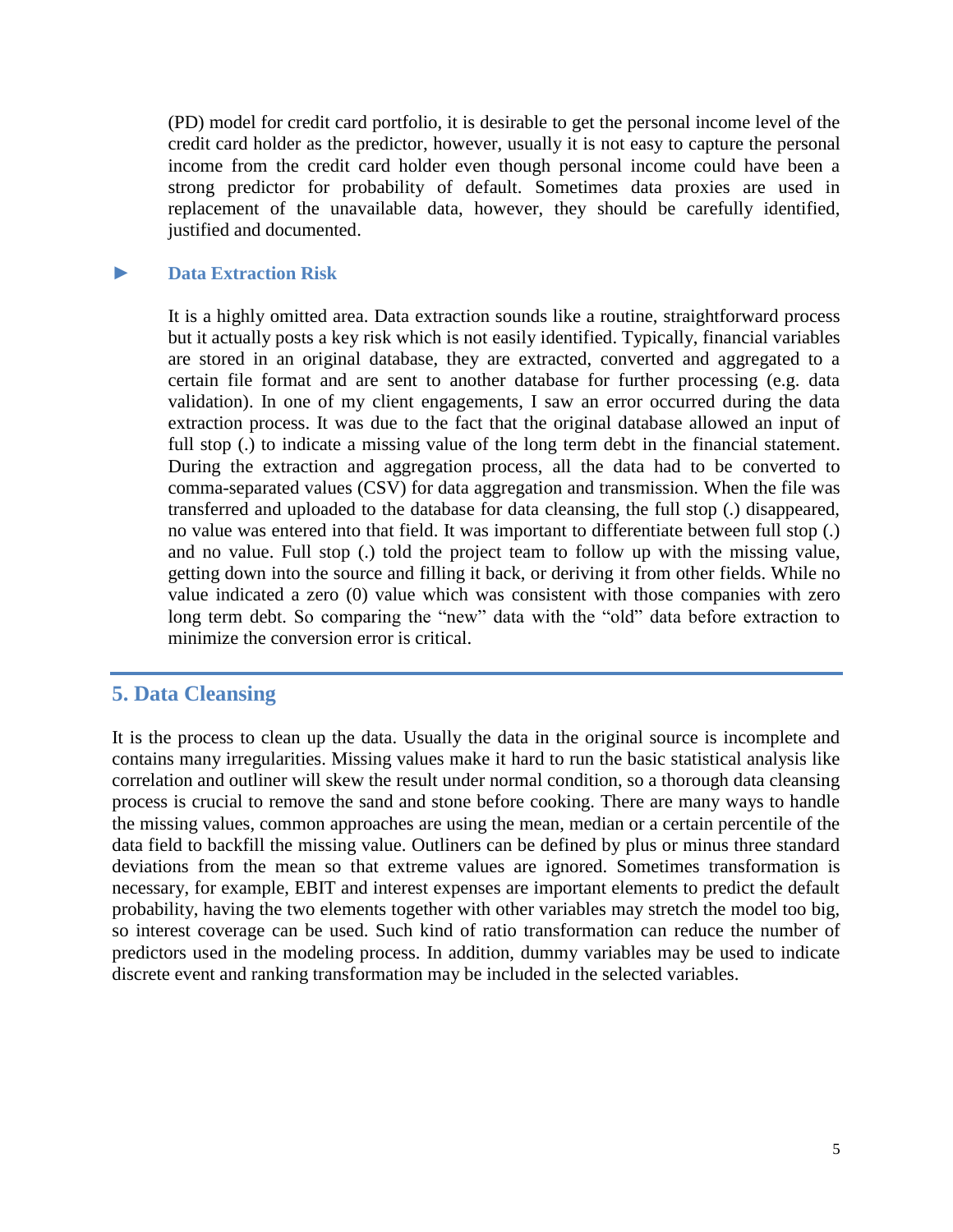# *What are the risks?*

#### **► Data Integrity Risk**

Data integrity is often a cause of headache for developers, when many fields are selected and inter-correlated, sometimes they don't agree with each other. For example, balance sheet items like total asset, total liability and owner's equity are often picked in the initial set of variables, there is a risk that the data entry person enter one of the values incorrectly, say total asset equals to 100, owner's equity equals to 20 and total liability is entered incorrectly as 8 instead of 80, the model may play down the effect of total liability even though it reflects the burden of the company. So data consistency check is a critical process to verify the inter-relation of each data field. Data validation rule can be introduced to cross-check the agreement of the basic accounting rule like total asset  $=$ total liability + owner's equity, this kind of accounting validation rule can filter out some inaccurate data fields in income statement and balance sheet. Data integrity check is often an area to be passed over, especially for smaller models, however, the importance of data agreement shouldn't be underrated. As noted in the SR Letter 11-7, the data and other information used to develop a model are of critical importance; there should be rigorous assessment of data quality and relevance, and appropriate documentation. Developers should be able to demonstrate that such data and information are suitable for the model and that they are consistent with the theory behind the approach and with the chosen methodology. $^{2}$ 

#### **► Data Transformation Risk**

When developer transforms the data from one domain, say an index, to another domain, say a ranking, the developer may lose some information in the transformation process. Typically ranking has the characteristic of equal scale between any two ranks, it may not be the case for the pre-transformation domain. So the transformation rationale has to be clearly examined and evaluated for relevance, assumptions and limitations.

# **6. Concluding Remarks**

Model risk assessment has become an inseparable part in the model development process, financial institutions are expected to validate the whole model development process in a comprehensive and holistic way in order to meet regulatory requirement. The methodologies used have to be transparent, robust and complete, in the sense to not only cover the model implementation process but also cover the input. A complete suite of framework is necessary to avoid the garbage-in-garbage-out impression.

## **7. About the Author**

Owen Lau has over ten years of experience in investment and risk analysis. He currently works with S&P Capital IQ. In his role, Owen is responsible for credit assessment, default and recovery study, publishing thought leadership articles and managing client engagements across various